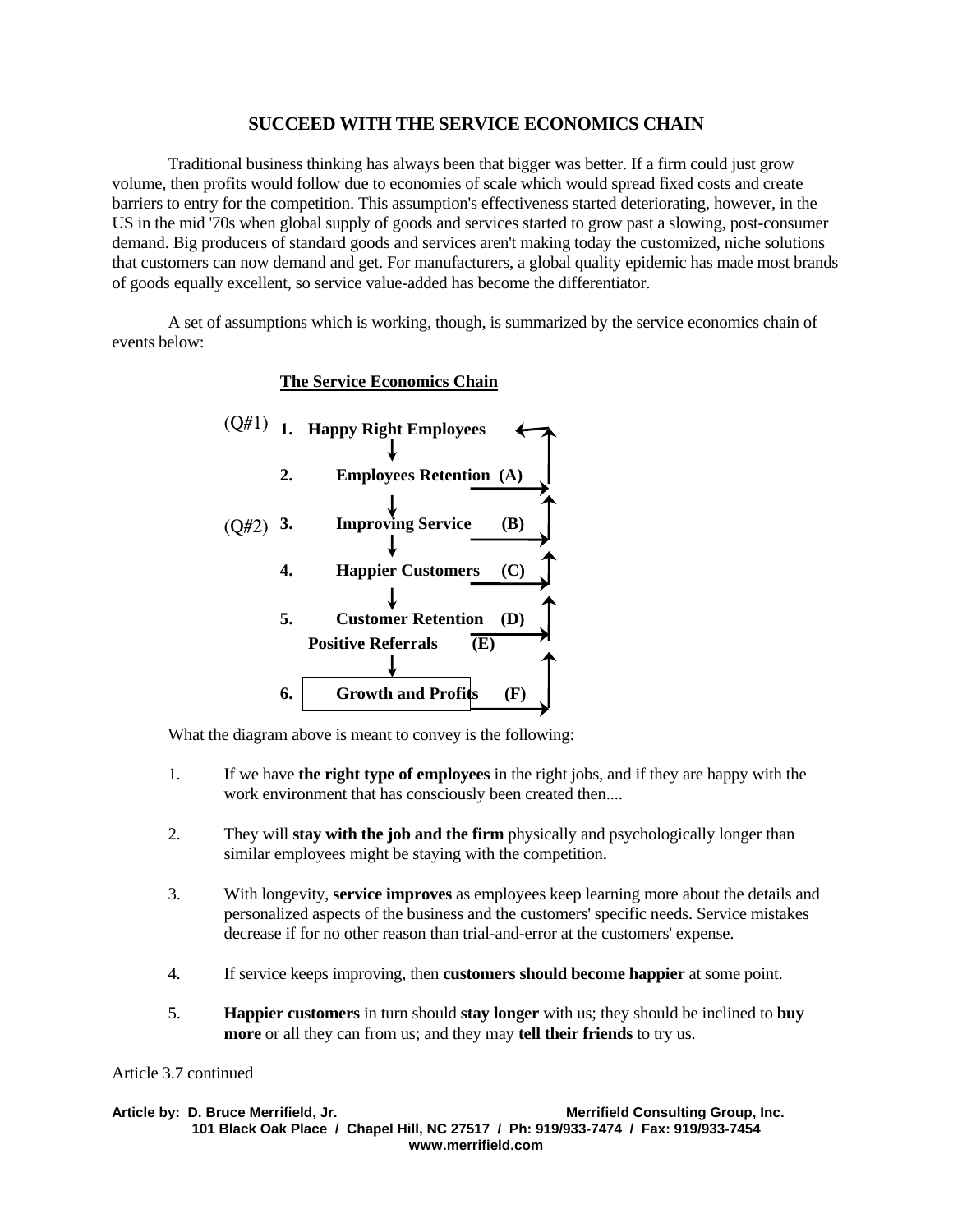- 6. Our firm should then **grow faster than the industry** average at a greater profitability rate for a number of reasons:
	- a. As employees stay longer, personnel turnover costs should drop to increase profits.
	- b. If we execute customer requests perfectly the first time, then we can reduce the overhead costs of- inspection, mistake curing, customer pacification and psychological maintenance for those who must bear the wrath of irate customers and salespeople.
	- c. If customers are so pleased that they stay with us, then we won't have the additional marketing costs of finding replacement customers.
	- d. If our service becomes distinctive in the customers' minds, then research studies suggest that we might eventually charge an average of 5 to 10% more than our mediocre competitions' value-added margin assuming that we can learn to sell better total value for a higher price.
	- e. If customers buy more of their total potential from us, then our transactional, selling and service economies might improve.
	- f. If customers give us positive word-of-mouth advertising, this will either reduce our cost of marketing as a percent of sales compared to the competition; or, we will grow faster than the competition for the same marketing expense investment.
	- g. Finally there are the **virtuous cycle benefits within the feedback loops A through F in the diagram.** If employees stay longer, then team chemistry could continue to  $improve(A)$ . If service is measurably improving, then all employees can take pride in what they are doing and won't be demotivated by irate customers that are rare(B). If customers are happy $(C)$  and express it to employees, then each group gets positive reinforcement from the other. The longer we keep and the deeper we penetrate customers, the more the chemistry between our people and theirs can grow(D). And, when a new customer admits that they are switching to us because a competitor is poor and that they have heard from some of our customers that we are best(E), then employees should be proud to be on a winning team that will afford job security and greater chances for growth too(F).

 The service economics chain suggests that unlike the old market-share days in which volume was the engine for the profit train, these days volume is the caboose. It comes as a by-product of retaining and penetrating existing accounts in a mature market place at a greater rate than the competition.

The service chain does raise two big questions noted in the diagram by "Q#1 and 2".

- Q#1 how do we attract, pick, keep and motivate the best, right employees?; and,
- Q#2 is there some deliberate process for "improving service" more quickly than evolving it?

 Detailed answers to these questions are out of the scope of this article, but a few observations might be helpful:

**Article by: D. Bruce Merrifield, Jr. Merrifield Consulting Group, Inc. 101 Black Oak Place / Chapel Hill, NC 27517 / Ph: 919/933-7474 / Fax: 919/933-7454 www.merrifield.com**